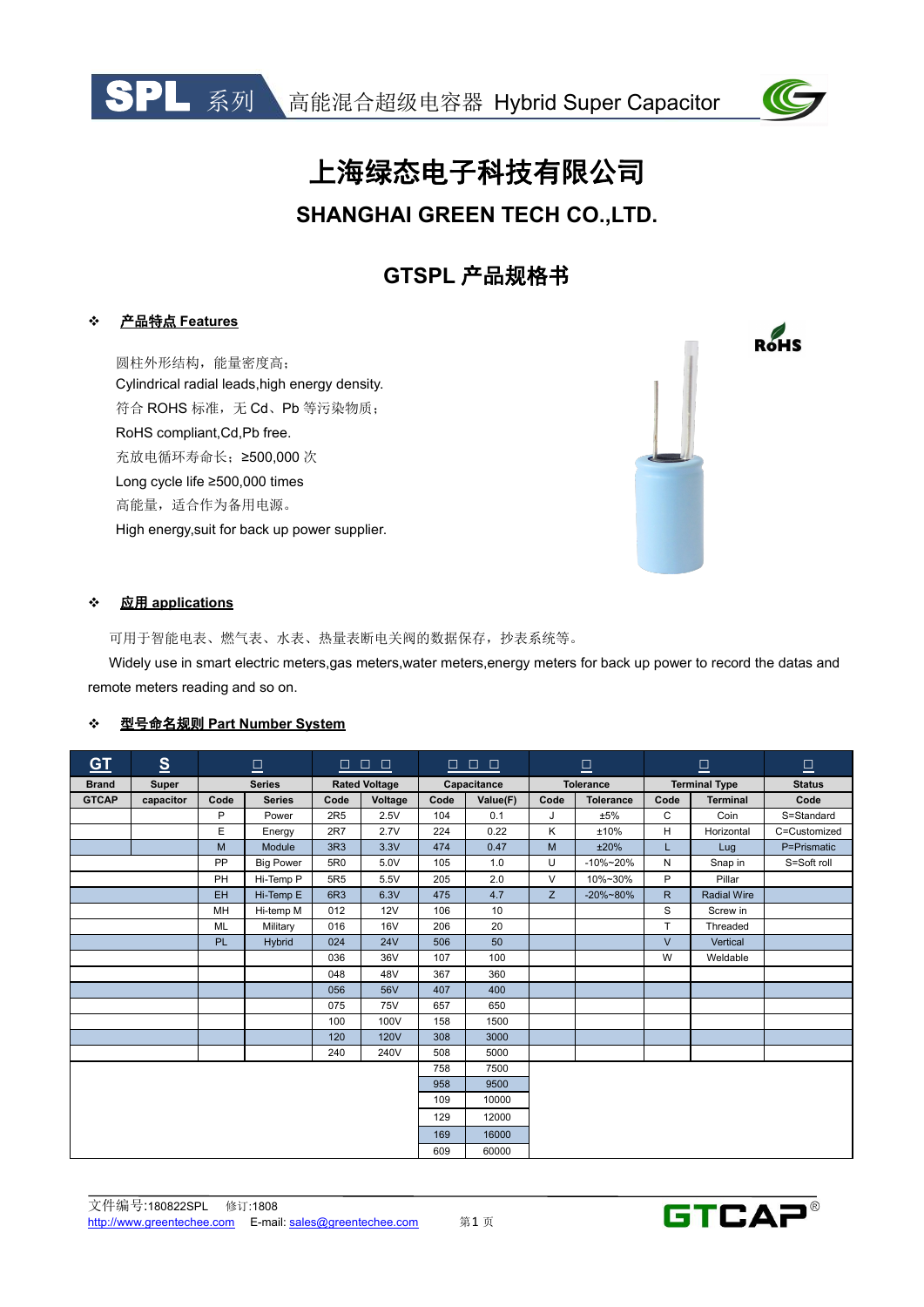



### 产品性能 **specifications**

| No.              | 产品型号<br>Part Number                       | GTSPL-3R8-127MR                   |
|------------------|-------------------------------------------|-----------------------------------|
| $\mathbf{1}$     | 额定电压<br><b>Rated Voltage</b>              | 3.8V                              |
| $\overline{2}$   | 最低工作电压<br>Min. Operating Voltage          | 2.5V                              |
| $\overline{3}$   | 浪涌电压<br>Surge Voltage                     | 4.2V                              |
| 4                | 标称容量<br><b>Rated Capacitance</b>          | 120F                              |
| 5                | 容量允许公差<br>Capacitance Tolerance           | ±20%                              |
| $\boldsymbol{6}$ | 最大交流内阻<br>Max. ESR/AC @1KHz               | 80m $\Omega$                      |
| $\overline{7}$   | 最大直流内阻<br>Max. ESR/DC                     | $200 \text{m}\Omega$              |
| 8                | 额定充电电流<br>Rated Charge-discharge Current  | 0.6A                              |
| $\boldsymbol{9}$ | 最大充电电流<br>Max.Charge-discharge Current<5s | 5.0A                              |
| 10               | 自放电电流 3个月<br>Self-discharge 3 months      | $\leq 3.0\mu A$                   |
| 11               | 最大漏电流<br>Max. Leakage Current 72hrs       | $\leq$ 8.0µA                      |
| 12               | 工作温度<br><b>Operating Temperature</b>      | $-20^{\circ}$ C ~+65 $^{\circ}$ C |
| 13               | 存储温度<br>Storage Temperature               | 10°C~+55°C                        |
| 14               | 循环寿命<br>Cycle Life                        | >500,000 times                    |
| 15               | 重量<br>Weight                              | 4.5g                              |